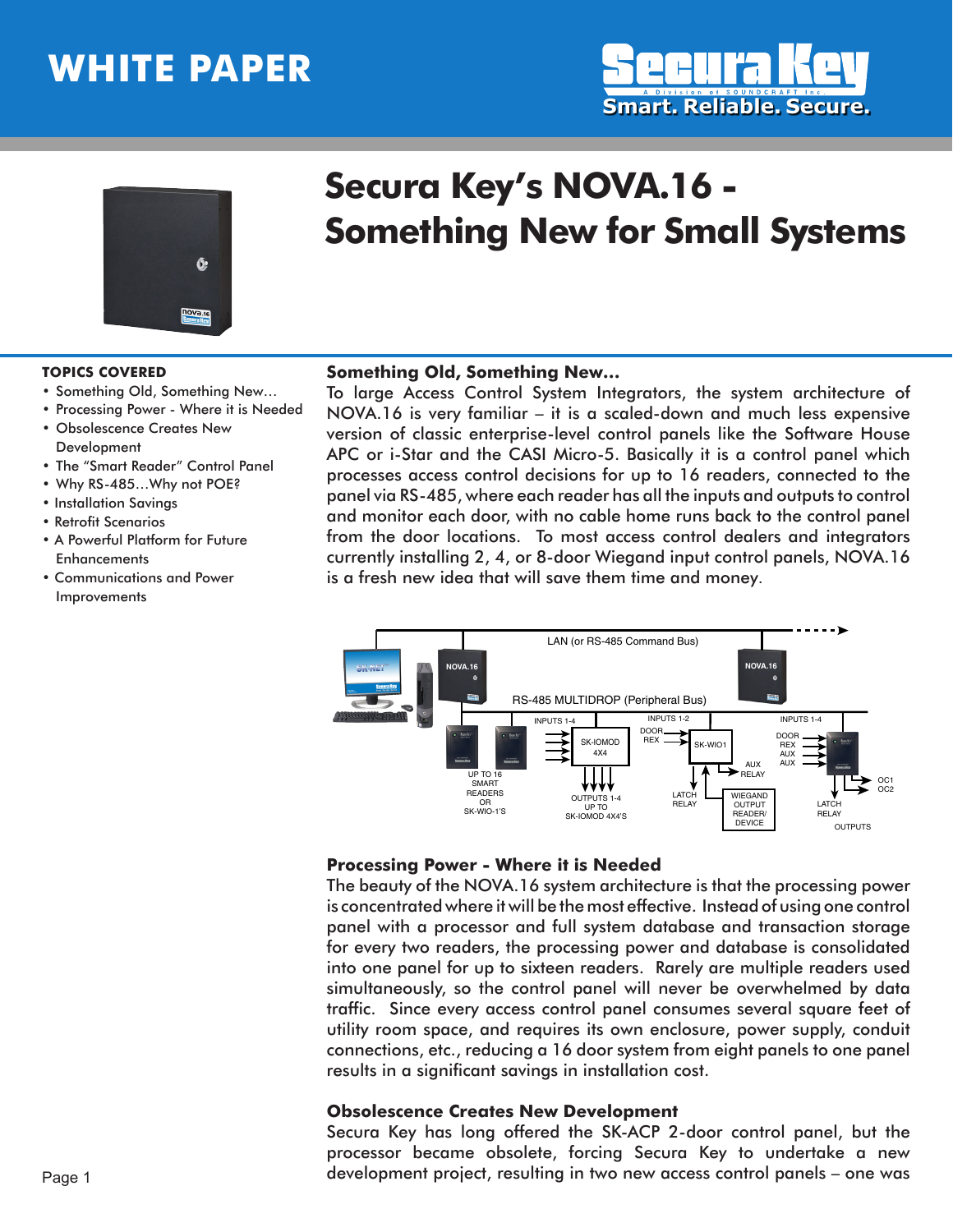a replacement for the current 2-door panel (SK-ACPE), and another was a new control panel (SK-MRCP/NOVA.16) that worked with Secura Key's existing RS-485 Smart Readers.

## **The "Smart Reader" Control Panel**

The original RK-XRM RS-485 Smart Reader was designed to be an OEM product, and it eventually became an important component of a major Enterprise Level System. Secura Key sold thousands of RK-XRM Smart Readers to this particular OEM, which allowed Secura Key to test and improve the reader until it was a robust product. The OEM did not use a control panel – they connected the readers directly to their PC software.

When Secura Key considered building a system based on Smart Readers, a Control Panel seemed the logical way to go. The panel, once programmed, could control its readers as a standalone device, even if the PC was disconnected from the LAN, or if the PC locked up or experienced a hard drive failure.

The "smart reader panel" was an entirely new design with no Wiegand inputs, alarm inputs or output relays, and an RS-485 peripheral bus which would handle up to 16 readers - more than enough to handle the average initial installation, and to allow for expansion. A 3-amp thermally-fused dual-output power supply provides reader power for two circuits of up to eight evenly-spaced smart readers, with each circuit extending up to 2000 feet from the panel, using 18/2 cabling, plus CAT5 for data.



Secura Key developed four new smart readers to replace the RK-XRM. The RKDT-SR M/S reads Secura Key Radio Key® or HID® Proximity Cards and key fobs, and it has two additional logic outputs for auxiliary functions and a total of four inputs for monitoring devices such as magnetic reed switches (door contacts), PIRs, Request-to-Exit pushbuttons, etc. It is available in both Mullion-mount and Switchplate configurations. E\*Tag® Contactless Smart Readers are also available – ET8-SR-X-M/D reads Secura Key e\*Tag® ISO 15693 Contactless Smart Cards and Tags, and has the same number of inputs and outputs as the RKDT model. It is also available in Mullion-mount or Decora® Wallswitch configurations.

The new panel was dubbed NOVA.16, indicating its newness and capacity, and it was installed in a textured black housing (with a standard lock and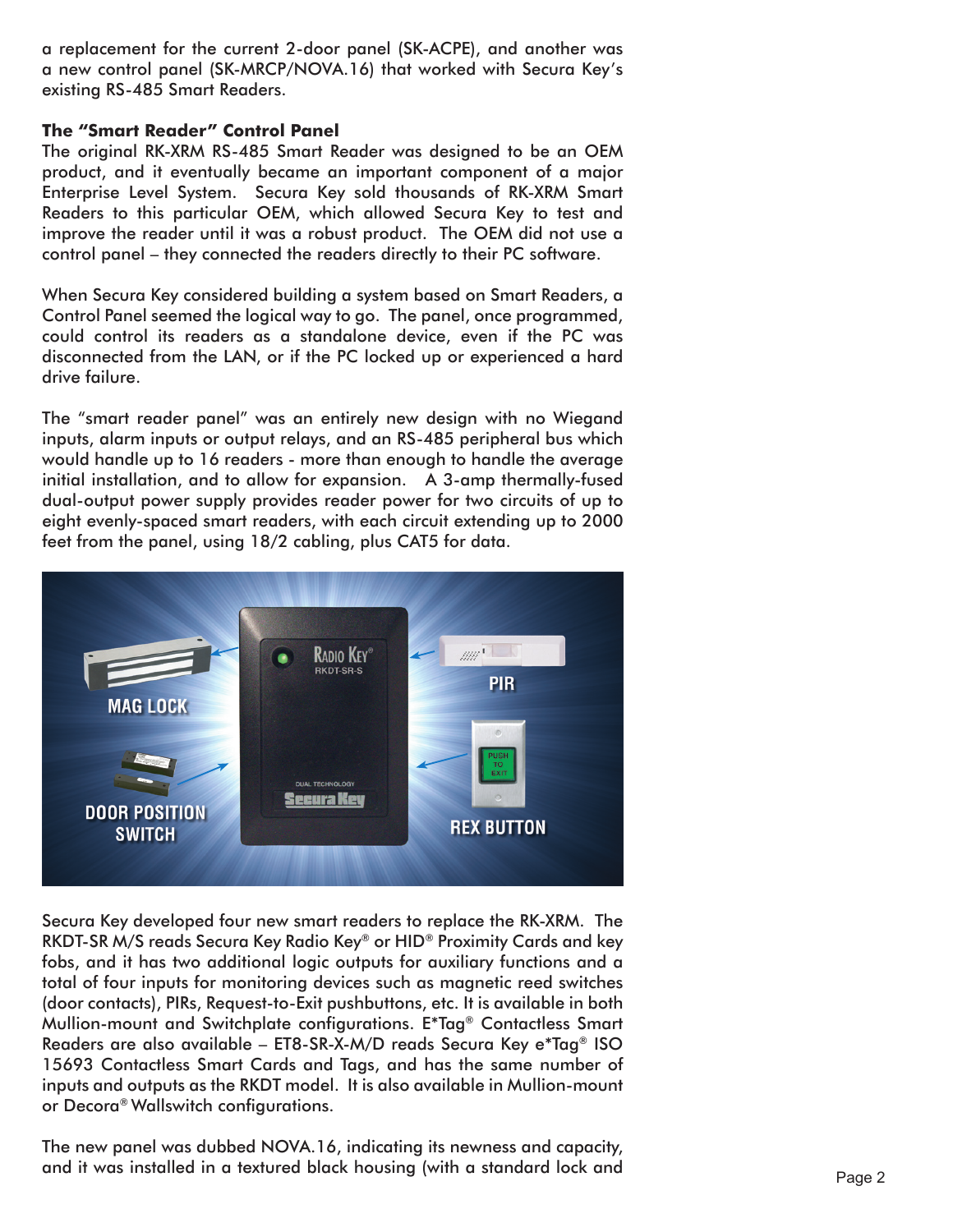tamper switch) to differentiate it from the putty-colored housings used for the 2-door panels. To connect to the PC software, the panel has an Ethernet port, as well as RS232 and RS485 ports for the ultimate in flexibility.<br>A Wiegand interface adaptor, SK-WIO-1, was developed, allowing non-

Secura Key reader types, biometric readers, keypads, long range readers and other Wiegand Output devices to be connected to the NOVA.16 peripheral bus, functioning just like one of the Smart Readers.

## **Why RS-485…Why not POE?**

Some have asked: why do the Smart Readers use RS485 – why not connect them to the NOVA.16 over the network using POE (Power over Ethernet)? The main reason is to keep the cost of Smart Readers down. Readers need a more powerful processor to support TCP/IP, and the additional hardware required for POE also adds cost. The most popular edge-type readers actually have a 100MHz processor running the Linux operating system, and the entire system database is stored at every door – this design overkill makes the system unnecessarily expensive.

A key advantage of RS485 is cable distance – RS-485 has inherent noise cancellation, which allows longer cable distances. You can run RS485 data up to 4000 cable feet from the control panel, but Ethernet has a limit of 300 feet between devices, meaning that you can only locate an edge reader within 300' of the nearest hub, switch or router. This can be a problem if your entrance gate is located 500 feet away from the nearest building, and there is no nearby LAN connection. Another issue is the added cost of the LAN infrastructure to support the access control system and POE. If the customer's routers and switches do not have POE, they either need to upgrade their hardware or add POE injectors. They may also have to add additional POE switches or hubs to support the access control system in areas where they currently do not have LAN infrastructure. IP readers cannot safely be installed in high-risk or outdoor locations, because they literally provide intruders with a direct connection into the corporate network. Of course, IP readers also have their advantages, so we are looking at them as a future possibility.

### **System Software – Backwards Compatible**

Because Secura Key has an existing, mature Windows-based software product, SK-NET™, with a large installed base and many dealers who are familiar with how to program and configure systems, Secura Key decided to leverage SK-NET™, by adding NOVA.16 to the system as a new controller type. Dealers who are familiar with SK-NET™ will find the same conventions are used for reader configuration, and for creating time zones and access groups. A new utility allows easy setup of panel IP addresses over the network, without having to individually connect each panel to a PC or laptop. Control Panel firmware upgrades can be done over the network. Secura Key plans to add popular features such as Elevator Control, Facility Lockdown, and input/output control. Additional Features are planned for the SK-NET™ software, such as mobile applications and additional DVR Integrations.

#### **Installation Savings**

NOVA.16 provides tremendous installation savings! Elimination of home run cabling from each door to the control panel could save as much as 50% in installation costs, depending on the layout of the facility. The following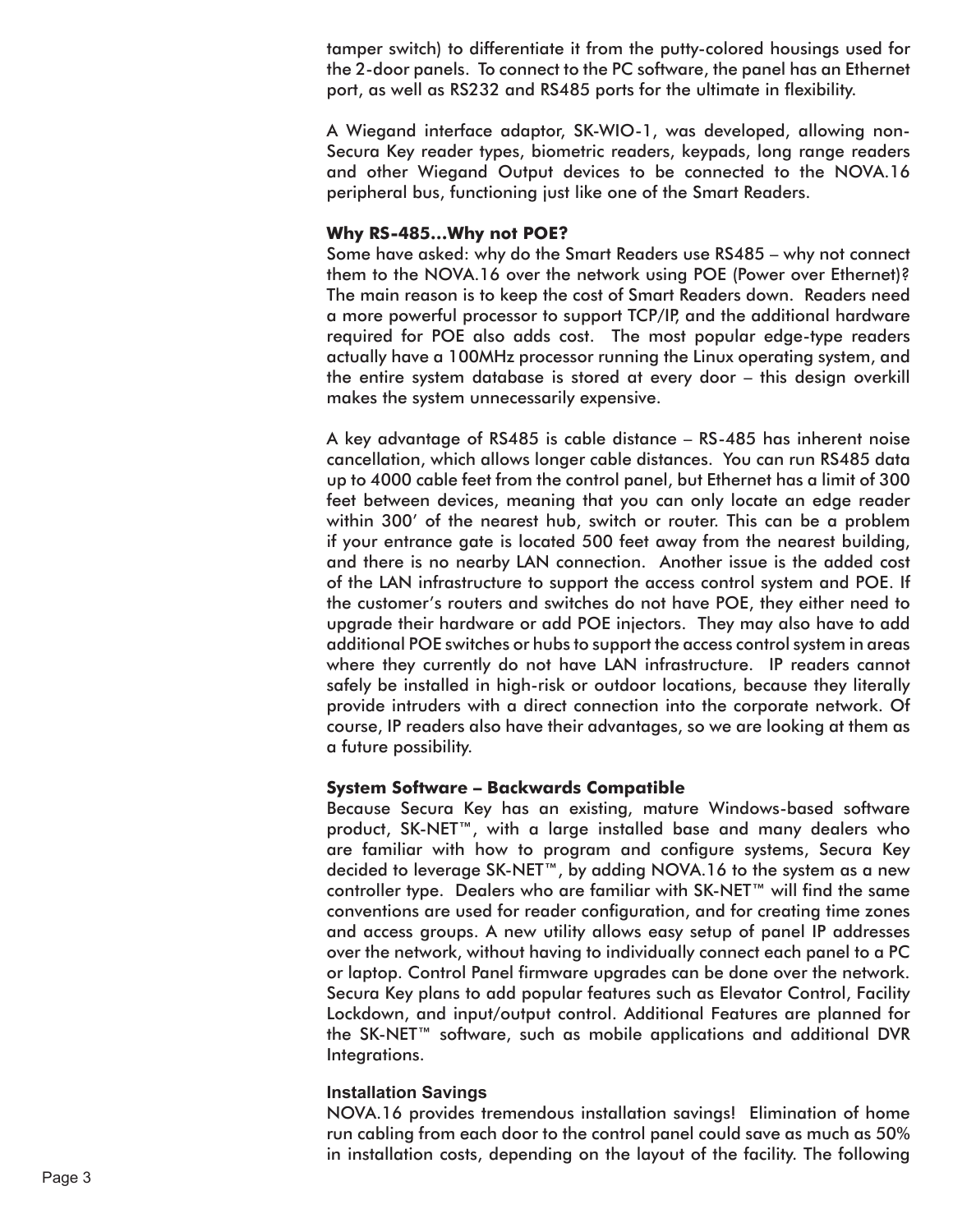table compares cable requirements for 2 doors with NOVA.16 vs. the typical 2-door Wiegand input panel. One reader is 250 feet away from the panel and the second is 500 feet away. Assume 8 cable feet for each local connection:

| <b>Cable Function</b>          | <b>NOVA.16</b>                  | Ft.  | <b>2-Door Wiegand Panel</b> | Ft.  |
|--------------------------------|---------------------------------|------|-----------------------------|------|
| Wiegand (data, power, control) | NA.                             |      | 6-conductor, home run       | 750  |
| Door Monitor                   | 2-cond shield., local to reader | 16   | 2-cond shield, home run     | 750  |
| Latch                          | 18/2 local to reader            | 16   | 18/2, home run              | 750  |
| <b>REX</b>                     | 2-cond shield., local to reader | 16   | 2-cond shield, home run     | 750  |
| Alarm Shunt                    | 2-cond shield., local to reader | 16   | 2-cond shield, home run     | 750  |
| Data                           | CAT 5 to previous reader/panel  | 500  | <b>NA</b>                   |      |
| Power                          | 18/2 to previous reader/panel   | 500  | <b>NA</b>                   |      |
| Total cable length             | 814'                            | 1064 | 1500'                       | 5000 |

The 2-door Wiegand Panel typically uses one 6-conductor Wiegand cable and four cables to handle strike, door monitor REX and alarm shunt. Although each Smart Reader requires data and power from the control panel, these cables are daisy chained, so a home run is not required. The NOVA.16 has two separately fused DC outputs for reader power, and each output can support up to 8 evenly-spaced smart readers on CAT-5 (data) plus 18/2 (power) over a total distance of up to 2000 ft.

## **Retrofit Scenarios**

Many times, an existing access control system needs to be replaced, and the building is already wired for Wiegand output readers with home run connections for Strike, Door Monitor, REX, etc., and the cost of running new cables for Smart Readers is prohibitive from a cost or time standpoint. NOVA.16 will allow RS-485 communications to be fanned-out, such that the existing Wiegand wire could be used to pull the RS-485 cable through the conduit or plenum from the NOVA.16 to the door locations. Door connections can be rewired locally to the Smart Reader. Alternatively, customers with Wiegand input control panels can replace their existing 2-door panels with a pair of SK-WIO-1 wiegand interface boards. The Wiegand readers and field wiring can be left in place, the old controller PCBA can be discarded and two SK-WIO-1's can be installed in each old 2-door panel housing. The SK-WIO-1's can be daisy chained back to the NOVA.16 controller, and the existing field wiring can be connected directly to the SK-WIO-1's.